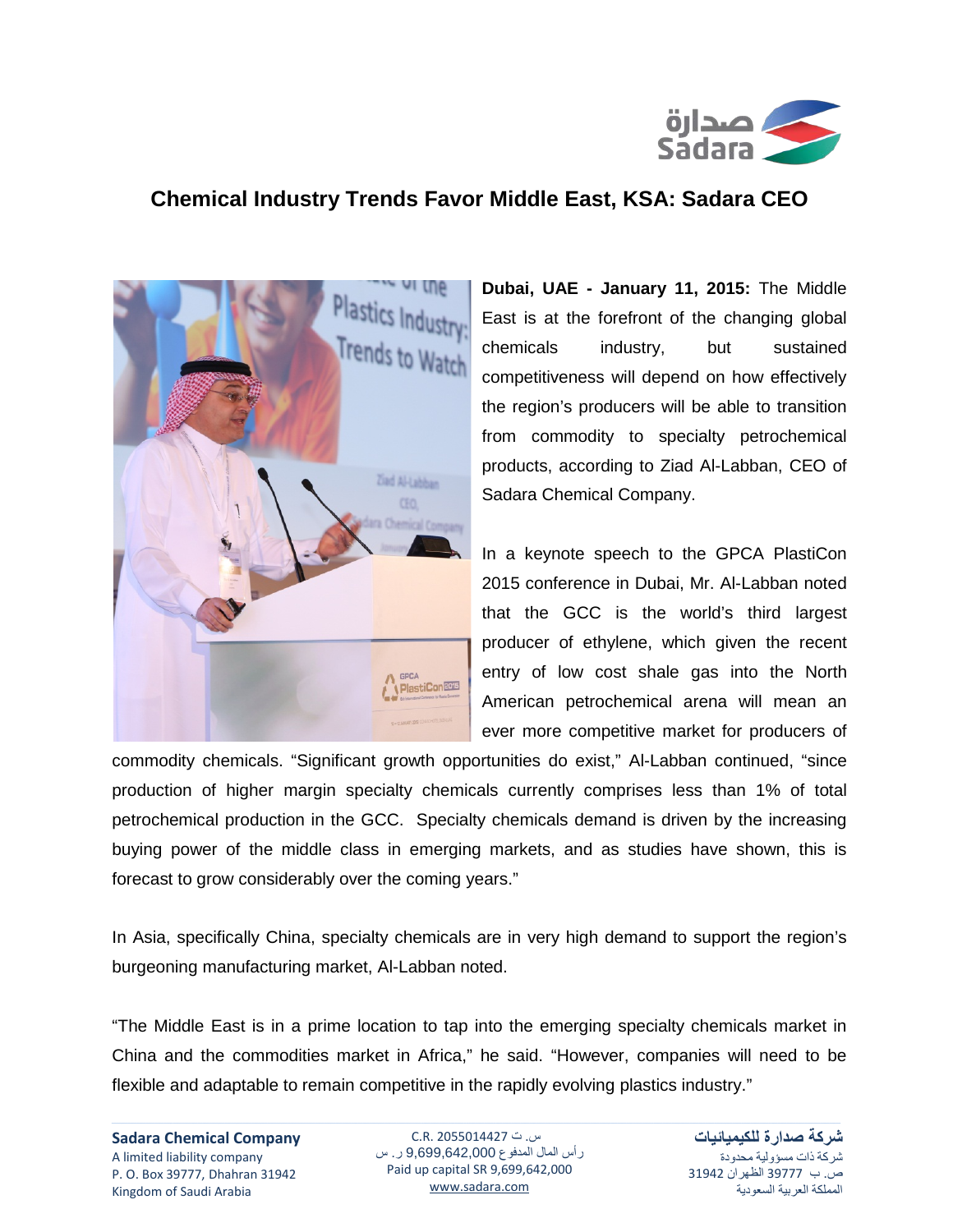

According to IHS data, the Middle East will produce approximately 60 million metric tons of chemical feedstock by 2020, with ethane comprising a little less than half as producers move away from a predominantly gas-based strategy toward a mixed feedstock strategy. Government efforts to attract manufacturing industries to the Kingdom of Saudi Arabia, where the non-oil economy is driving almost 75 percent of total growth, are driving the product mix and focus.

The emergence of an increasingly affluent middle class in emerging economies also creates a significant market opportunity. By 2030 the middle class demographic is expected to include 4.9 billion people with significant growth in Asia and Africa, according to data from the Organization for Economic Co-Operation and Development (OECD). As these economies urbanize they drive demand for building materials and textiles as well as higher-end products including cars and consumer electronics.

The Middle East is ideally placed to support this growth in demand. Saudi Arabia, for example, is within 2,500 miles of 40 percent of the global population, many of whom live in fast-growing markets.

"For Sadara the dynamics of the global plastics market create enormous opportunity," said Mr. Al-Labban. "As the first company in the region to operate a world scale mixed-feed cracker, we have the flexibility and access to natural resources needed to maintain a diversified feedstock, supported by the human resources and technologies to meet growing demand for both commodity and specialty chemical products. As the industry continues to evolve, Sadara will remain at the forefront of that evolution."

- Ends -

## *About Sadara:*

*Sadara is a joint venture developed by the Saudi Arabian Oil Company (Saudi Aramco) and The Dow Chemical Company. With a total investment of about \$20 billion, Sadara is building a world scale chemical complex in Jubail Industrial City II in Saudi Arabia's Eastern Province. Comprised of 26 world scale manufacturing units, the Sadara complex is the world's largest to be built in a single phase and will be the first in the Middle East to use refinery liquids, such as naphtha, as feedstock. By using best-in-class technologies to crack refinery liquid feedstock, Sadara will enable many industries that either currently do not exist in Saudi Arabia or only exist through* 

**Sadara Chemical Company** A limited liability company

P. O. Box 39777, Dhahran 31942 Kingdom of Saudi Arabia

س. ت 2055014427 .R.C رأس المال المدفوع 9,699,642,000 ر. س Paid up capital SR 9,699,642,000 [www.sadara.com](http://www.sadara.com/)

**شركة صدارة للكيميائيات** شركة ذات مسؤولية محدودة ص. ب 39777 الظهران 31942 المملكة العربية السعودية